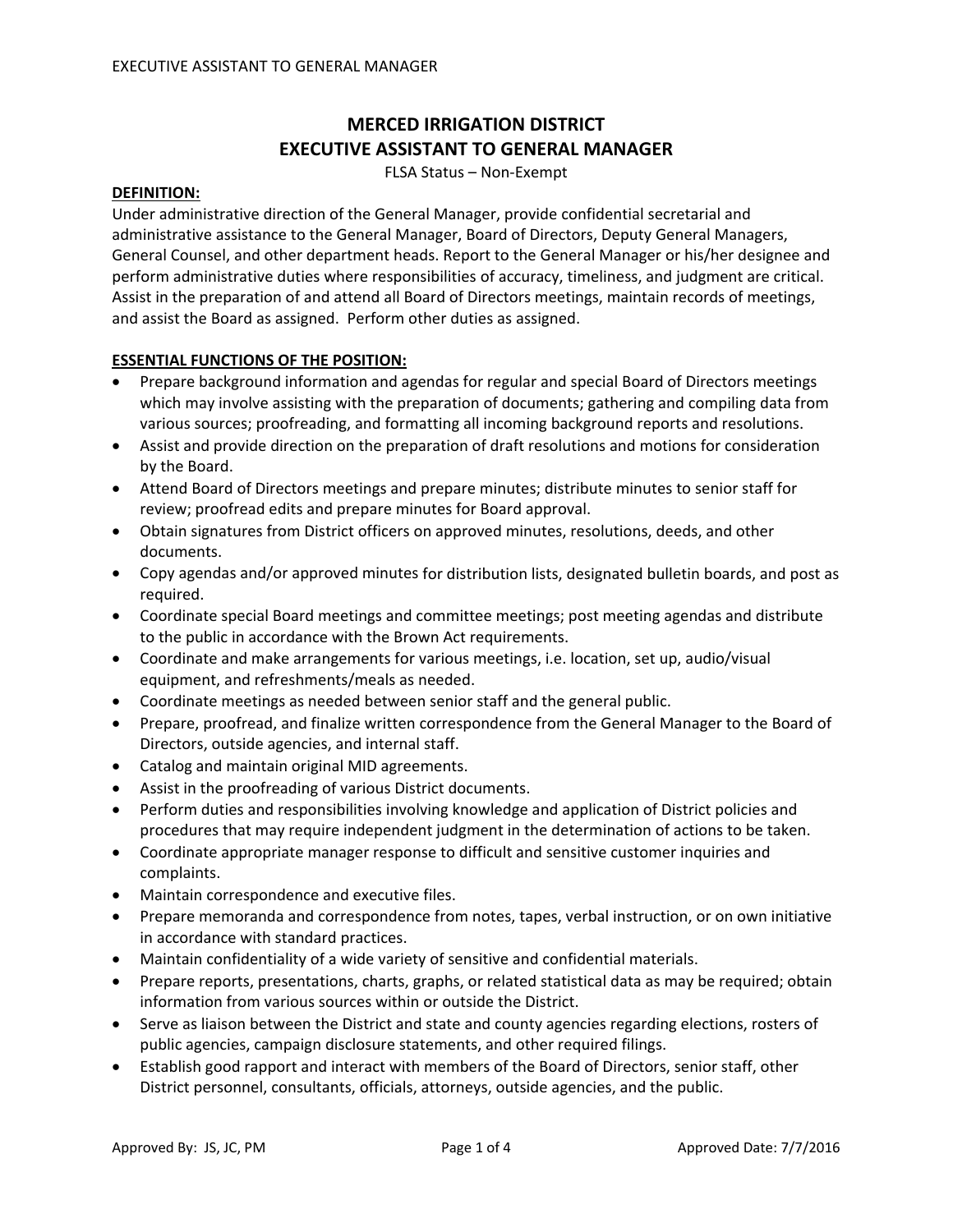- Coordinate and schedule appointments, meetings and conferences exercising discretion; maintain appointment schedules and calendars with appropriate notification.
- Research Board of Directors meeting minutes for use as supporting documentation on various topics by request.
- Act as the designated filing official under the Conflict of Interest Code filed by the District; coordinate the completion of Statements of Economic Interest (CA Form 700) for directors, officers, and employees for filing with the District and other public entities.
- Perform other duties as requested, directed, or assigned.

# **QUALIFICATIONS:**

Any combination of experience and education that would prepare the candidate for the duties and responsibilities of the position is acceptable.

## **Education:**

- Graduation from high school.
- Associate's Degree desirable.

## **Experience:**

• Minimum of five (5) to eight (8) years of increasingly responsible executive secretarial and administrative experience or an equivalent combination of education, training, experience.

## **Ability to:**

- Perform a variety of responsible office administrative duties that carry substantial responsibility; initiate and perform detailed work with little supervision;
- Answer questions where judgment and interpretation are necessary; keep complex records; assemble and prepare reports from such records; communicate effectively with all levels of management, employees and the public; work cooperatively with others.

## **Knowledge of:**

- District divisions; District policies and procedures; executive secretarial and administrative procedures, practices and techniques;
- Business letter and report writing, including the use of proper English, spelling and punctuation; collecting and organizing data; superior letter writing skills are essential.

## **Necessary Special Requirements:**

- Must complete a two hour Ethics training course every two years in compliance with California AB 1234.
- A valid California Class C Driver License and the ability to maintain insurability under the District's vehicle insurance program.
- Currently hold and maintain Notary certification.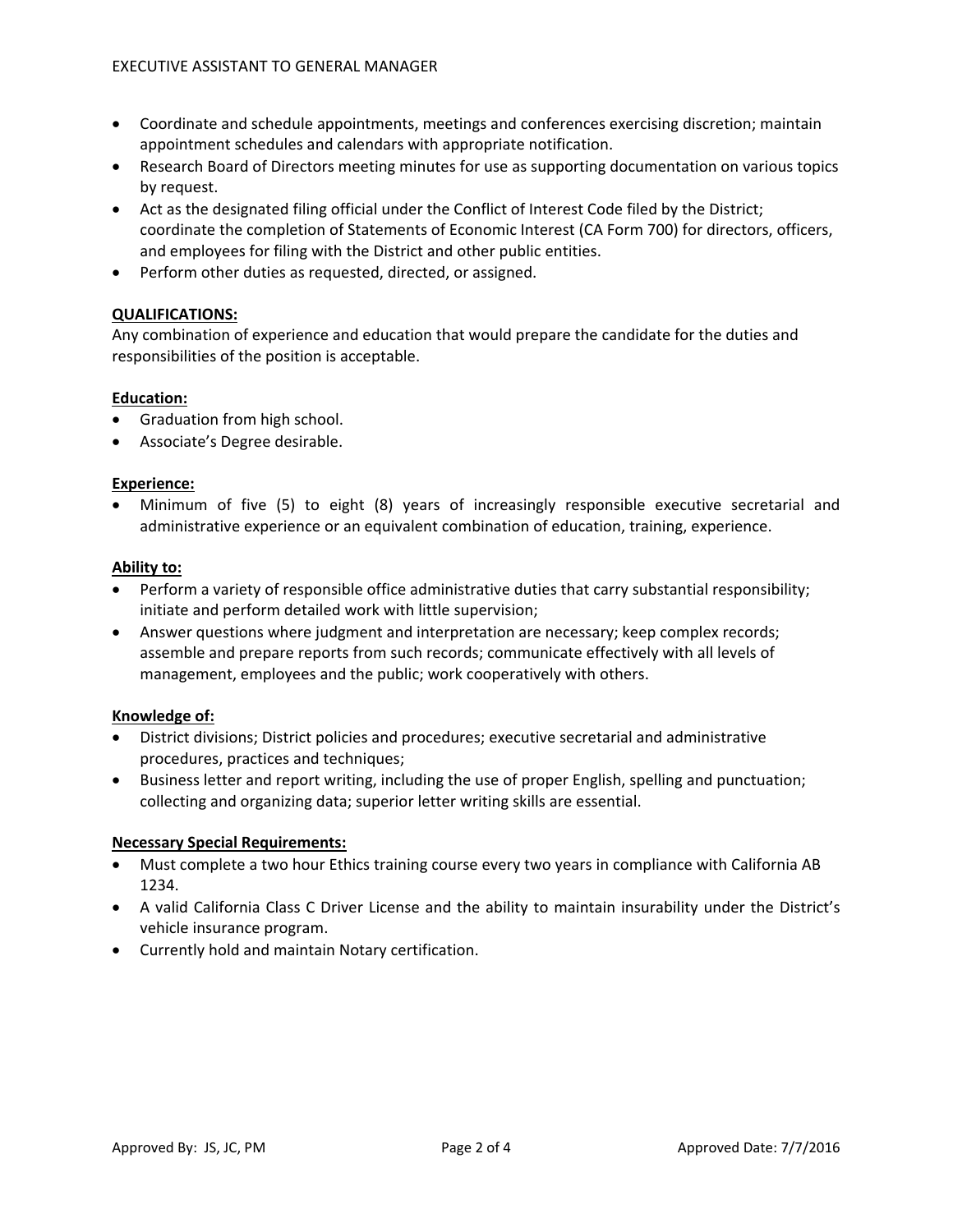## **ENVIRONMENTAL FACTORS:**

- Exposure to the sun: 10% or less work time spent outside a building and exposed to the sun.
- Irregular or extended work hours: Occasionally required to change working hours or work overtime.
- Work performed in an office environment

The mental and physical demands described here are representative of those that must be met by an employee to successfully perform the essential functions of this job. Reasonable accommodations may be made to enable individuals with disabilities to perform the essential functions:

# **ESSENTIAL MENTAL ABILITIES:**

- Exercise independent judgment.
- Self-directing and organized.
- Reason objectively.
- Assess, project and plan work activities on a daily and weekly basis.
- Interpret state/ federal/agency regulations.
- Document concisely, accurately and timely.
- Handle a variety of duties which may be interrupted or changed by immediate circumstances.

#### **TYPICAL PHYSICAL DEMANDS:**

The physical demands described here are representative of those that must be met by an employee to successfully perform the essential functions of this job. Reasonable accommodations may be made to enable individuals with disabilities to perform the essential functions:

- Communicate orally and in writing with District management, co-workers, outside auditors, customers, and the public in face‐to‐face and one‐on‐one settings.
- Transport, set-up and removal of promotional equipment and materials at various public functions.
- Use of office equipment such as computer, copiers, scanners, and fax machines.
- Capable of negotiating stairways and uneven ground from time to time.

| Sitting:    | Remains in a seated position for up to eight (8) hours per day                                                |
|-------------|---------------------------------------------------------------------------------------------------------------|
| Hands/Arms: | Operates computer for up to eight (8) hours per day                                                           |
| Lifting:    | Raises and lowers boxes and supplies up to twenty-five (25) pounds.                                           |
| Stooping:   | Bends body downward and forward by bending at the knees or waist                                              |
| Talking:    | Expresses ideas and shares information by means of spoken work in person and by<br>telephone.                 |
| Hearing:    | Hears well enough to receive communications in person and by telephone.                                       |
| Vision:     | Reads written and video messages for up to eight (8) hours per day. Operate vehicles<br>and office equipment. |